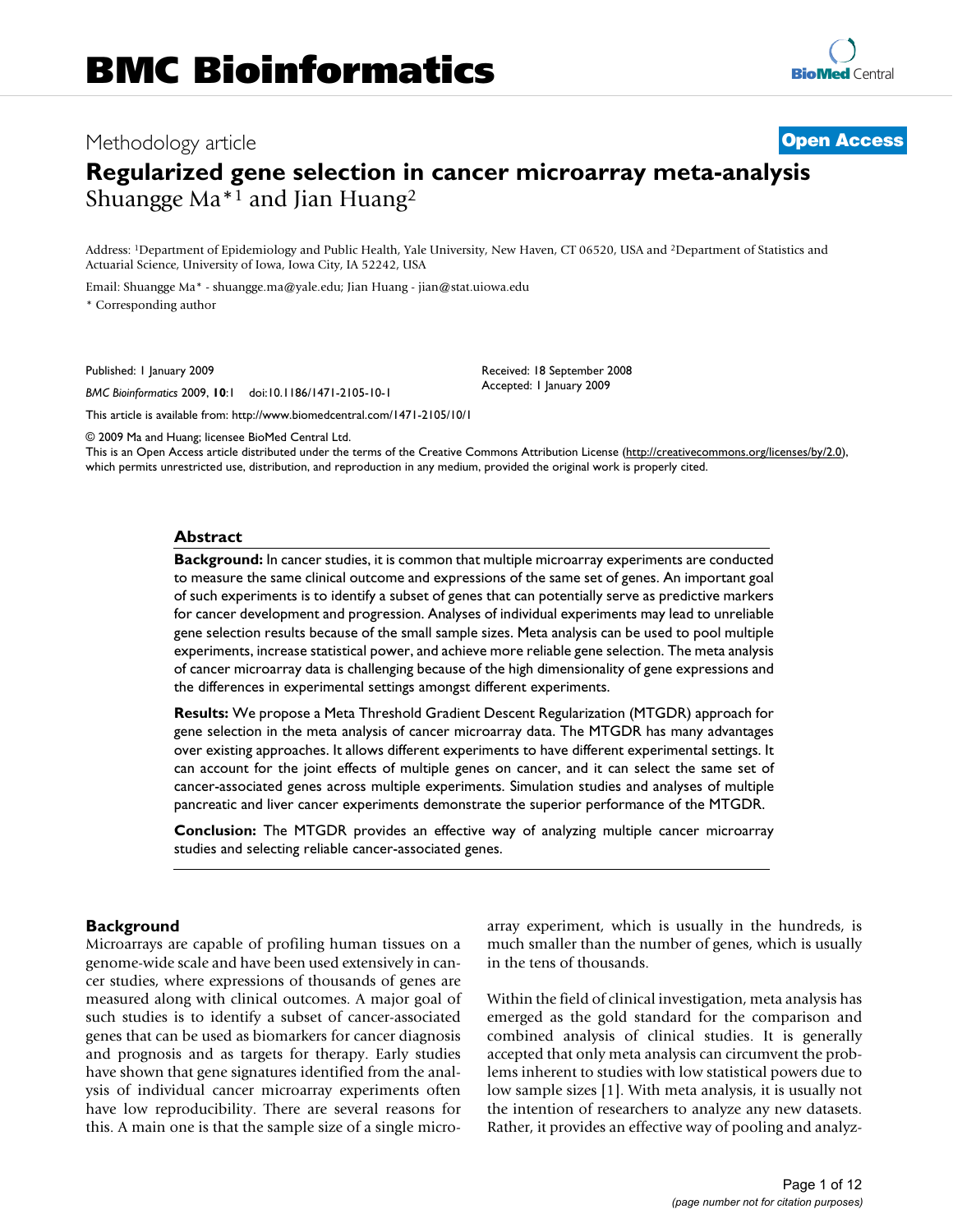ing multiple existing datasets and generating results more reliable than those from the analysis of each individual data set.

Meta analysis of cancer microarray data is made possible by the many experiments conducted independently to measure the same set of genes and the same cancer clinical outcomes. As shown in [2-5], the meta analysis of cancer microarray data has achieved considerable successes by identifying relatively reproducible, biologically meaningful gene signatures. We refer to [6] for more discussions of the merits of meta analysis in genomic studies.

Meta analysis of cancer microarray data is challenging because (1) microarray experiments usually measure a small number of samples and a large number of genes, with only a subset of those genes associated with cancer clinical outcomes. Gene selection is needed along with estimation; (2) the meta analysis of cancer microarray data and the identification of cancer-associated genes often require the use of original expression measurements. For this reason, the type of analysis conducted in this article has also been referred to as "integrative analysis". Such analysis differs significantly from conventional meta analysis, where the analysis is based on summary statistics (such as p-values) from each individual experiment; and (3) different platforms may be used in different experiments. Arrays that hybridize one sample at a time (e.g., synthesized oligonucleotide arrays) measure gene expression based directly on the signal intensity of each probe set. In contrast, spotted cDNA arrays hybridized with fluorescent-labeled targets typically measure the ratio of the signal from a test sample to the signal of a cohybridized reference sample. It has been shown that data from Affymetrix GeneChip oligonucleotide microarrays correlate poorly with the data from custom-printed cDNA microarrays [7]. We note here that comparability of different platforms can be achieved by the transformation of the expressions. However, as noted in previous studies (such as [8]), such transformation needs to be conducted on a case-by-case basis.

Several approaches have been proposed to analyze the marginal effects of genes using data from multiple microarray experiments. Examples of this include Fisher's approach (with application to breast cancer [9]); an intensity approach that transforms and directly integrates gene expressions [5]; a penalization approach [3]; a random effect model based approach [10]; a robust gene ranking approach [11]; and a Bayesian approach [12].

In light of the fact that cancer development and progression are caused by the effects of multiple genes, the following studies (which can account for the joint effects of genes) have been conducted. A majority voting (with

impact factors) approach has been proposed by [13]. Gene shaving approaches based on random forrest and Fisher's linear discrimination are applied in [14]. And a computationally intensive Bayesian approach is proposed in [15]. We note that the focus of those studies has been predictive model building, not gene selection.

On the other hand, there is rich literature for the analysis of a single cancer microarray data and gene selection. Examples include the parameterized classifier design approach in [16]; the penalization approaches in [17,18]; the Threshold Gradient Directed Regularization (TGDR) approach [19-21]; and the support vector machine approach [22]. We refer to [23] for more discussions of gene selection approaches with individual microarray datasets. We note, however, that those approaches have been designed to analyze a single dataset, and cannot be used to analyze multiple, heterogeneous datasets.

The literature review suggests that (1) genes identified from analysis of a single cancer microarray data may suffer from low reproducibility because of the small sample size. Meta analysis pools multiple datasets, increases statistical power, and provides an effective way of improving reproducibility; (2) existing meta analysis approaches focus on either the investigation of the marginal effects of genes or the construction of predictive models with multiple genes; and (3) approaches exist that can select genes with joint effects on cancer in the analysis of a single dataset. However, these approaches cannot be used to analyze multiple, heterogeneous data. Thus, there is a critical need for approaches that can select genes with joint effects on cancer in the meta analysis of multiple microarray data.

In this article, we propose the Meta Threshold Gradient Descent Regularization (MTGDR) approach for gene selection in cancer microarray meta analysis. The MTGDR takes advantage of recent developments in regularized gene selection with a single microarray dataset. Compared to such single-dataset gene selection methods, the MTGDR has the desired flexibility of accommodating multiple experiments with different setups. And in comparison with the available meta analysis methods, the MTGDR can effectively select a subset of genes with joint effects on cancer.

#### **Results and discussion** *Simulation study*

We conduct simulation studies to investigate the performance of the proposed MTGDR. We generate *M* = 3 datasets. For dataset  $m = 1$ , 2 and 3, we generate  $n_m$  samples and expressions of *d* genes. Gene expressions are generated in a way that all expressions have marginally normal distributions with unit variance, and the correlation between the expressions of genes *i* and *j* is 0.4|*i*-*j*<sup>|</sup> . In each dataset,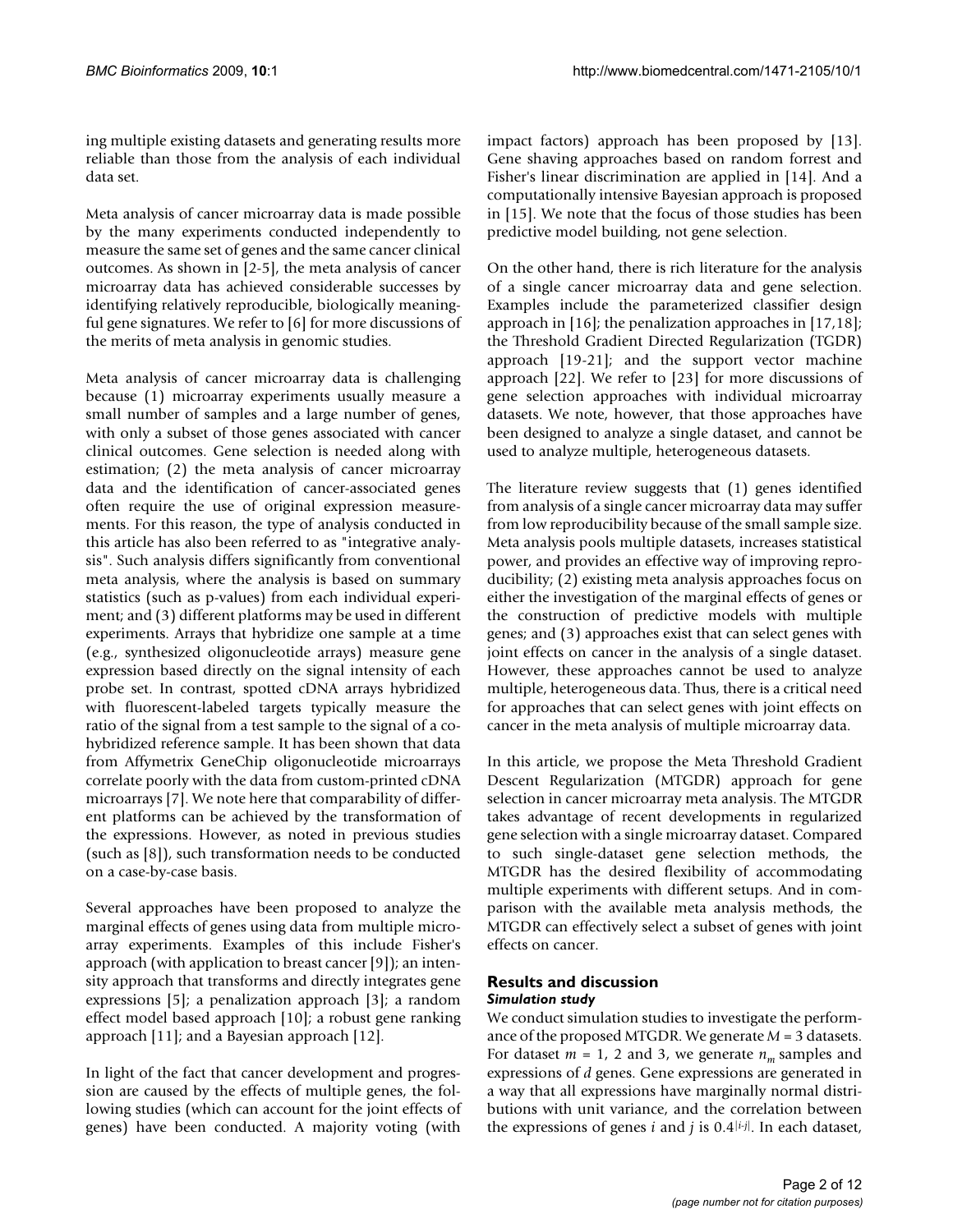the first 20 genes are associated with the cancer outcome. Specifically, for genes *i* = 1, ..., 20, the mean expressions of the  $n_m/2$  cases (outcome  $Y_m = 1$ ) are generated randomly from *Uniform*[*l*, *u*]. The mean expressions for the genes of the controls (outcome  $Y_m = 0$ ) are zero. The mean expressions for the genes not associated with the outcomes are zero. The simulation setting here corresponds to the logistic regression models for all three datasets. The regression coefficients for the cancer-associated genes vary across studies, which corresponds to different experimental setups (for example different platforms) in different studies.

We consider combinations of the following simulation settings: (1) sample size  $n_m = 30$  and 100; (2) number of genes *d* = 100, 500 and 1000; and (3) different levels of "signals" [*l*, *u*] = [0.5, 1.0] and [1.0, 1.5]. Thus, there are a total of 12 different simulation scenarios.

We employ the proposed MTGDR, and tuning parameters are selected via the 3-fold cross validation. For comparison, we also consider the following two alternative approaches: (1) the pooled TGDR approach. Other than the differences in regression coefficients (shifts of mean expressions), the three datasets are generated in a comparable manner. We pool all three datasets together, treat them as if they were from a single experiment, and analyze them with the TGDR approach; and (2) the meta analysis approach based on individual TGDR analysis. We first analyze each dataset using the TGDR approach. We then search for genes identified in all three studies. This corresponds to the meta analysis approach where each dataset is analyzed separately using the TGDR and the results are combined via a voting approach. We note that other alternative approaches exist. For example, it is possible to replace the TGDR approach with the penalization approaches discussed in [23]. Early studies have established the comparable performance of the TGDR with

| Table 1: Simulation studies. |  |  |  |  |
|------------------------------|--|--|--|--|
|------------------------------|--|--|--|--|

alternative approaches [19-21]. Since the proposed MTGDR shares a similar thresholding paradigm with the TGDR, we focus on the aforementioned two alternatives.

In Table 1, we show the mean (standard deviation) of the number of identified genes and the number of true positives based on 200 replicates. We can see that (1) the proposed MTGDR is capable of identifying the majority of the genes truly associated with the outcome and has very small false positive rates; (2) the performance of the pooled analysis is less satisfactory but still acceptable. We note that the three simulated datasets are more comparable than those encountered in practical studies. The regression coefficients differ across datasets, though the differences are small. This comparability explains the reasonable performance of the pooled analysis and should not be expected in general with practical data; and (3) the "individual TGDR + voting" meta analysis approach has inferior performance, which is caused mainly by the small sample size and the subsequent lack of reproducibility of each individual dataset. We have also conducted simulations under other settings and drawn similar conclusions (results not shown).

# *Pancreatic cancer study*

#### *Data*

Pancreatic ductal adenocarcinoma (PDAC) is a major cause of malignancy-related deaths. Apart from surgery, there is still no effective therapy, and even resected patients die usually within one year postoperatively. Several experiments have been conducted using microarrays to identify pancreatic cancer genomic markers. In our study, we gather and analyze four studies, which are first reported in [24-27]. These four datasets have also been analyzed by [28], and it has been argued that the clinical settings in the four studies are comparable. Thus, it is reasonable to conduct meta analysis with such data. We

|       |      |          |          | Pooled TGDR |           | meta analysis |          | <b>MTGDR</b> |  |  |
|-------|------|----------|----------|-------------|-----------|---------------|----------|--------------|--|--|
| $n_m$ | d    | [I, u]   | Positive | True pos.   | Positive  | True pos.     | Positive | True pos.    |  |  |
| 30    | 100  | [0.5, 1] | 15(2.2)  | 13(1.7)     | 2(1.3)    | 2(1.3)        | 16(1.8)  | 15(1.8)      |  |  |
|       | 500  | [0.5, 1] | 17(2.6)  | 13(1.9)     | 2(1.2)    | 2(1.2)        | 15(1.7)  | 14(1.7)      |  |  |
|       | 1000 | [0.5, 1] | 19(3.3)  | 13(2.0)     | 2(1.2)    | 2(1.2)        | 16(1.9)  | 14(1.7)      |  |  |
| 30    | 100  | [1, 1.5] | 13(2.0)  | 13(1.9)     | (0.1)     | (0.1)         | 13(2.0)  | 13(2.0)      |  |  |
|       | 500  | [1, 1.5] | 14(2.1)  | 10(1.8)     | $(0.1)$ 1 | (1.0)         | 14(1.7)  | 14(1.7)      |  |  |
|       | 1000 | [1, 1.5] | 14(2.2)  | 12(1.9)     | (0.8)     | (0.8)         | 15(1.9)  | 14(1.9)      |  |  |
| 100   | 100  | [0.5, 1] | 18(1.7)  | 15(1.5)     | 6(1.9)    | 6(1.9)        | 18(1.8)  | 17(1.5)      |  |  |
|       | 500  | [0.5, 1] | 21(2.9)  | 16(1.5)     | 5(1.8)    | 5(1.8)        | 19(2.1)  | 18(1.4)      |  |  |
|       | 1000 | [0.5, 1] | 22(2.8)  | 16(1.5)     | 5(1.8)    | 5(1.8)        | 19(2.3)  | 17(1.5)      |  |  |
| 100   | 100  | [1, 1.5] | 16(1.5)  | 14(1.5)     | 4(1.5)    | 4(1.5)        | 16(1.7)  | 16(1.7)      |  |  |
|       | 500  | [1, 1.5] | 18(2.2)  | 14(1.7)     | 4(1.6)    | 4(1.6)        | 16(1.7)  | 15(1.6)      |  |  |
|       | 1000 | [1, 1.5] | 14(2.2)  | 12(1.7)     | 4(1.6)    | 4(1.6)        | 17(1.7)  | 16(1.6)      |  |  |

Mean (standard deviation) of positive (number of genes selected by each approach) and true positive (number of selected genes that are truly cancer-associated) based on 200 replicates.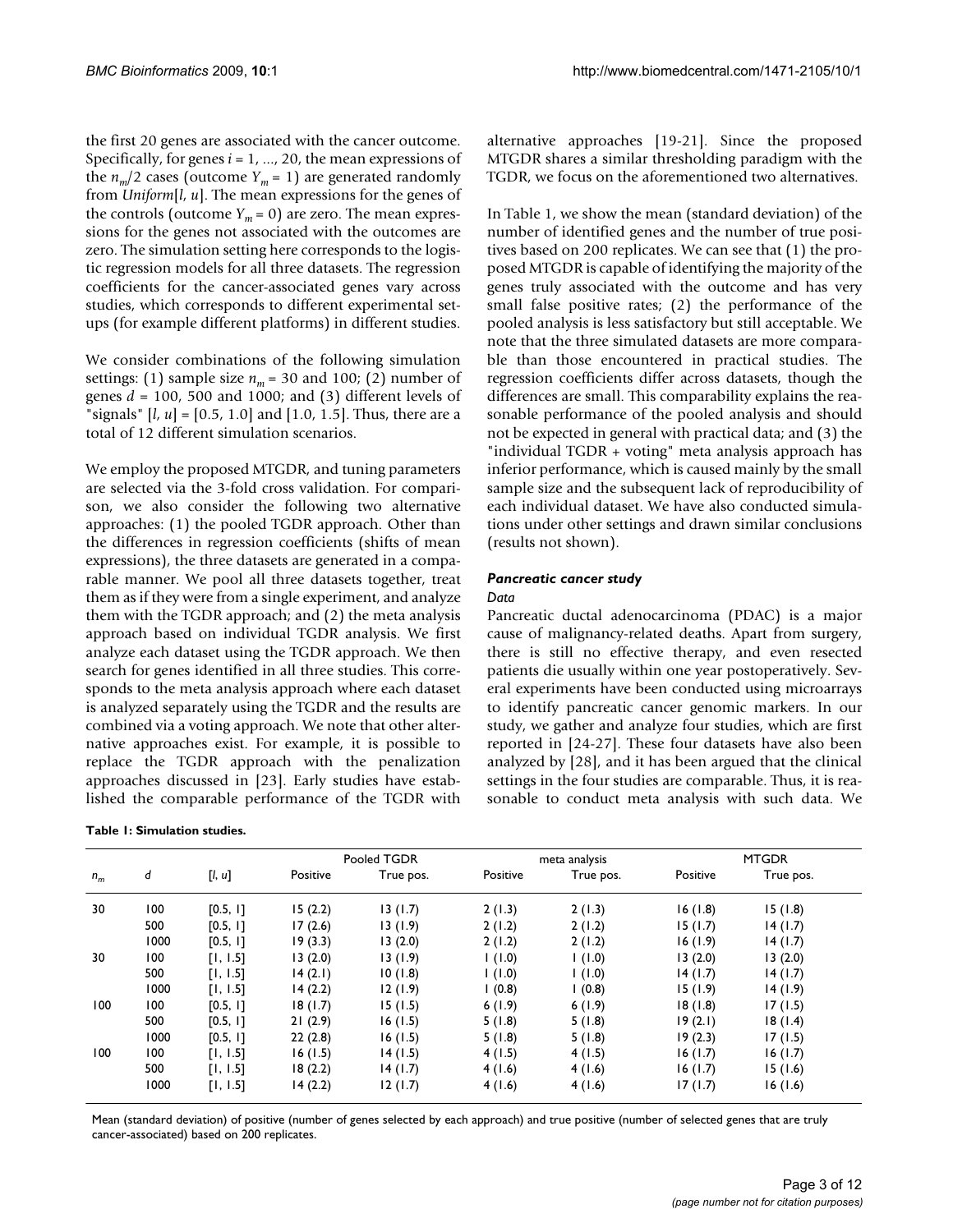show the data descriptions in Table 2. Two of the four studies use cDNA arrays, and two use oligonucleotide arrays. Cluster ID and gene names are assigned to all of the cDNA clones and Affymetrix probes based on Uni-Gene Build 161. The two sample groups considered in our analysis are PDAC and normal pancreatic tissues. Data on chronic pancreatitis are available for [25,27], but will not be used in our analysis.

For each dataset, data processing (including normalization) has been separately conducted by researchers in each individual study. We identity a consensus set of 2984 Uni-Gene IDs. We remove genes with more than 30% missingness in any of the four datasets. There are 1204 genes remained for downstream analysis. For each data separately, if Affymetrix is used, we first add a floor of 10 and make log2 transformations of the expressions. We then fill in missing values with medians across samples and standardize each gene expression to have zero mean and unit variance.

# *MTGDR analysis*

In the MTGDR analysis, tuning parameters are chosen via the 3-fold cross validation. Fifteen genes are identified as being associated with the risk of developing pancreatic cancer. We show the gene IDs and corresponding estimates in Table 3. We can see that if a gene has a nonzero coefficient in one dataset, then it has nonzero coefficients in all datasets (which indicates that this gene is identified in all studies). We also note that the estimated coefficients for one gene can be different across studies. This is the extra flexibility allowed by the MTGDR over the pooled analysis, which naturally accommodates differences among experimental setups in different studies. Furthermore although the estimated coefficients may be different for one gene across experiments, their signs are the same. The same signs lead to similar biological conclusions (i.e., whether up-regulations of the genes are positively or negatively associated with the risk of developing cancer).

We evaluate the biological implications of selected genes by surveying [29] and other public databases. Among the 15 genes, several have been previously identified in independent studies. Specifically, gene Hs.107 (Fibrinogenlike 1) is a member of the fibrinogen family. In large scale proteomic analysis of serum samples, certain members from the fibrinogen family have been found to be overexpressed in pancreatic cancer samples [30]. Gene Hs.12068 (Carnitine acetyltransferase) is a key enzyme in the metabolic pathway in mitochondria, peroxisomes, and endoplasmic reticulum. CRAT catalyzes the reversible transfer of acyl groups from an acyl-CoA thioester to carnitine and regulates the ratio of acylCoA/CoA in the subcellular compartments. In addition, CRAT has been found to be significantly under-expressed in PDAC samples [31]. Gene Hs.169900 (PABPC4) is localized primarily in the cytoplasm. It may be necessary for the regulation of stability of labile mRNA species in activated T cells. It is one of the pancreatic cancer biomarkers identified in [26], where it is down-regulated at least four-fold in four or more PDAC specimens.

Gene Hs.180920 (RPS9 ribosomal protein S9) encodes a ribosomal protein that is a component of the 40S subunit. The protein belongs to the S4P family of ribosomal proteins. Crnogorac-Jurcevic et al. [32] was the first to identify the association between the dysregulated expression of PRS9 and PDAC. Gene Hs.287820 (fibronectin 1) encodes fibronectin, a glycoprotein present in a soluble dimeric form in plasma and in a dimeric or multimeric form at the cell surface and in the extracellular matrix. Fibronectin plays an important role in maintaining the structural integrity of the pulmonary epithelium and endothelium. Decreases in serum fibronectin and increases in pulmonary leukocyte margination during acute pancreatitis may compromise the integrity of the airblood barrier and also increase the pulmonary uptake of circulating pathogenic materials. Gene Hs.317432 (BCAT1) encodes the cytosolic form of the enzyme branched-chain amino acid transaminase. This enzyme catalyzes the reversible transamination of branchedchain, alpha-keto acids to branched-chain, L-amino acids essential for cell growth. It is one of the pancreatic cancer markers broadly identified [33]. Gene Hs.5591 (MKNK1) belongs to the MAPK pathway, which has been identified to be associated with the development of multiple cancers. Protein encoded by gene Hs.62 (PTPN12) is a member of the protein tyrosine phosphatase (PTP) family.

|  | Table 2: Pancreatic cancer study: Data information. |
|--|-----------------------------------------------------|
|--|-----------------------------------------------------|

| Dataset                                     | ΡI                              | P2                                   | P3                                 | P <sub>4</sub>                         |
|---------------------------------------------|---------------------------------|--------------------------------------|------------------------------------|----------------------------------------|
| Reference<br><b>PDAC</b><br>Normal<br>Array | Logsdon<br>10<br>Affy. HuGeneFL | <b>Friess</b><br>ō<br>Affy. HuGeneFL | lacobuzio-Donahue<br>cDNA Stanford | Crnogorac-Jurcevic<br>8<br>cDNA Sanger |
| UG                                          | 5521                            | 5521                                 | 29621                              | 5794                                   |

Reference: first author of the corresponding reference; PDAC: number of PDAC samples; Normal: number of normal samples; Array: type of array used; UG: number of unique UniGene clusters.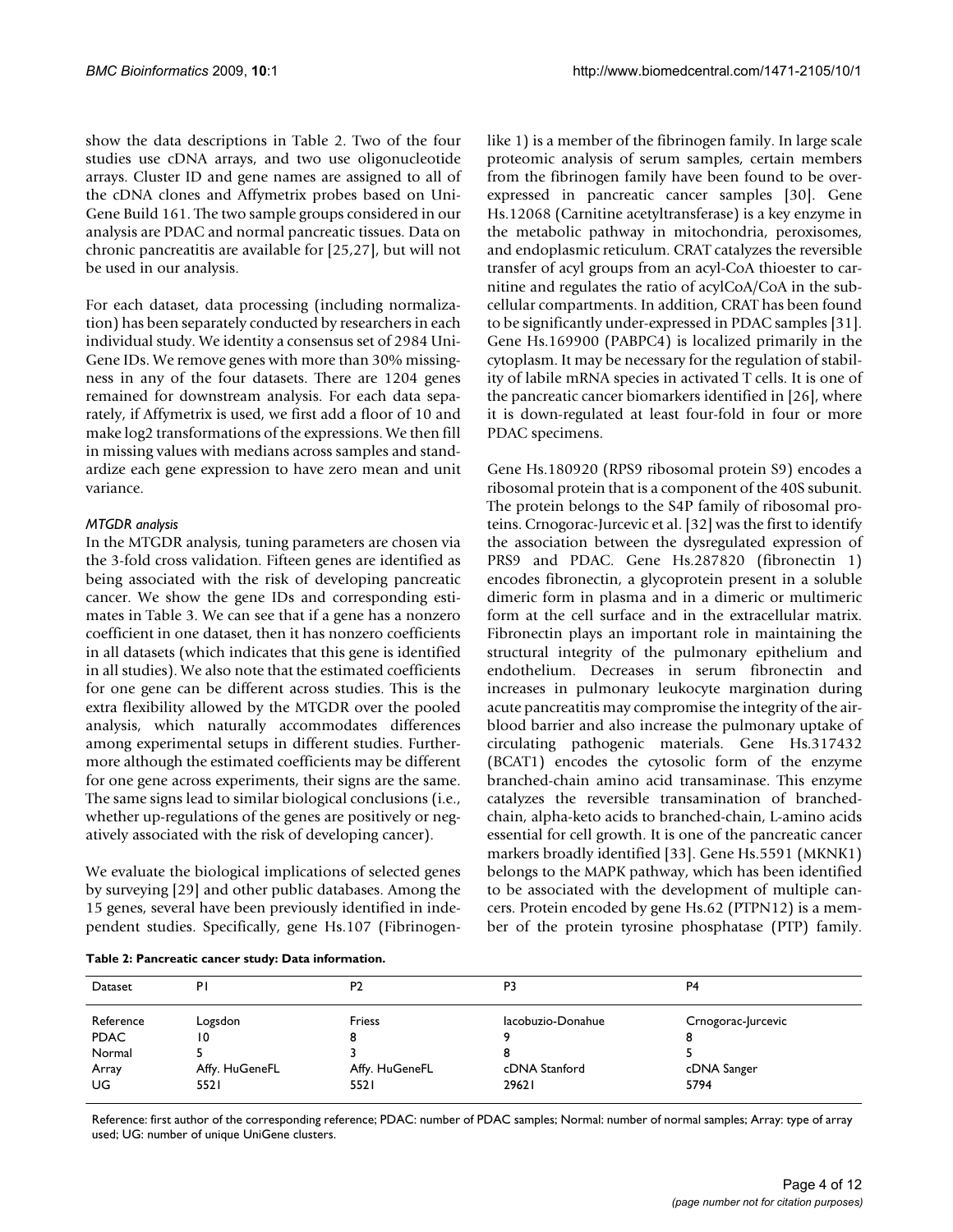| UniGene   | Gene name                                         | PI       | P <sub>2</sub> | P3       | P <sub>4</sub> | Rank         |
|-----------|---------------------------------------------------|----------|----------------|----------|----------------|--------------|
| Hs.107    | Fibrinogen-like I                                 | $-0.078$ | $-0.074$       | $-0.096$ | $-0.062$       |              |
| Hs.12068  | Carnitine acetyltransferase                       | $-0.265$ | $-0.387$       | $-0.189$ | $-0.250$       |              |
| Hs.16269  | B-cell CLL/lymphoma 7B                            | 0.038    | 0.055          | 0.060    | 0.017          | 273          |
| Hs.169900 | PABPC4                                            | $-0.879$ | $-0.992$       | $-0.693$ | $-0.775$       | 15           |
| Hs.180920 | RPS9 ribosomal protein S9                         | $-0.144$ | $-0.244$       | $-0.223$ | $-0.189$       | 53           |
| Hs.241257 | transforming growth factor beta binding protein I | 0.096    | 0.128          | 0.124    | 0.062          | $\mathbf{H}$ |
| Hs.287820 | Fibronectin I                                     | 1.051    | 1.157          | 1.055    | 0.736          | 6            |
| Hs.317432 | <b>BCATI</b>                                      | $-0.023$ | $-0.012$       | $-0.053$ | $-0.022$       | 144          |
| Hs.5591   | <b>MKNKI</b>                                      | $-0.082$ | $-0.170$       | $-0.149$ | $-0.149$       | 56           |
| Hs.62     | PTPN12                                            | 0.111    | 0.100          | 0.104    | 0.126          | 50           |
| Hs.66581  | Protein disulfide isomerase family A, member 2    | $-0.024$ | $-0.028$       | $-0.034$ | $-0.013$       | 3            |
| Hs.75335  | <b>GATM</b>                                       | $-0.270$ | $-0.259$       | $-0.250$ | $-0.250$       | 2            |
| Hs.76307  | neuroblastoma, suppression of tumorigenicity I    | 0.435    | 0.303          | 0.616    | 0.416          | 4            |
| Hs.78225  | <b>NBLI</b>                                       | 0.011    | 0.010          | 0.018    | 0.010          | 64           |
| Hs.83383  | Peroxiredoxin 4                                   | $-0.074$ | $-0.094$       | -0.066   | $-0.085$       | 5            |

**Table 3: Pancreatic cancer study: MTGDR estimates and rank (in meta analysis of marginal effects).**

PTPs are known to be signaling molecules that regulate a variety of cellular processes including cell growth, differentiation, mitotic cycle, and oncogenic transformation. As has been pointed out by [28], gene Hs.75335 (GATM) has been identified as a pancreatic cancer marker in multiple independent studies. Gene Hs.78225 (NBL1) is located at chromosome 1p36. Deletion of material from this region is common in ineuroblastoma. It is possible that a tumor suppressor gene is present in this region.

Ideally, statistical evaluations of the MTGDR should be based on independent data, though it is often unavailable. As an alternative, we conduct evaluations using the following Leave-One-Out (LOO) approach, which has been adopted extensively in cancer microarray studies. We first remove one subject from the dataset. With the reduced dataset, we compute the MTGDR estimate. We note that, to get a relatively fair evaluation, a new set of tuning parameters needs to be computed for the reduced dataset. With the MTGDR, we are able to obtain one regression model for each individual dataset. Then using the model for the dataset that the removed subject belongs to, we are able to predict the probability and class membership (by dichotomizing the predicted probability at 0.5) for the removed subject. We repeat this procedure over all subjects and compute the classification error. With the LOO approach, the MTGDR misclassifies 2 subjects in data P3; otherwise, it achieves perfect classification.

#### *Analyses With Alternative Approaches*

To facilitate a more comprehensive understanding of the MTGDR approach and the pancreatic study, we conduct the following additional analyses.

#### *ANALYSIS WITH THE POOLED TGDR APPROACH*

As in the simulation study, we ignore the fact that the four datasets are from different studies that use different platforms. We pool the four datasets and analyze them using the TGDR approach. The sample size of the pooled dataset is 56. A total of 22 genes are identified using this approach. Specifically, this approach identifies 13 of the 15 genes identified by the MTGDR and misses genes BCAT1 and NBL1. As discussed in the above section, both of those two genes have important implications in pancreatic cancer development. (More detailed information on gene identification using this approach is available upon request.) We also evaluate performance of the pooled approach using the LOO. Two subjects (1 in P3 and 1 in P4) are not properly classified.

#### *META ANALYSIS BASED ON INDIVIDUAL TGDR*

We first analyze each dataset using the TGDR approach and then search for genes identified in multiple studies. This is a voting-based meta analysis approach. For the four datasets, TGDR identifies 7 (P1), 10 (P2), 6 (P3), and 1 (P4) genes, respectively. The numbers of overlaps with genes identified using the MTGDR are 1, 1, 2, and 0, respectively. There is only 1 gene identified with both P2 and P3. Otherwise, there is no overlap between genes identified with the four datasets. Genes identified in one study cannot be used to satisfactorily predict subjects in other studies. For example, we use genes identified in P2 and the corresponding logistic model to make predictions for the rest of the three datasets. Four (P1), 6 (P3), and 4 (P4) subjects cannot be properly classified.

# *META ANALYSIS OF MARGINAL EFFECTS*

With the MTGDR and the two alternative approaches, we search for genes with *joint* effects on pancreatic cancer development. To provide a more comprehensive analysis of the pancreatic data, we conduct the following analysis of *marginal* effects. Since the pancreatic data have the "normal versus cancer" binary setup, for each dataset and each gene, we conduct the two-sample comparison of expressions of normal versus cancer samples using the t-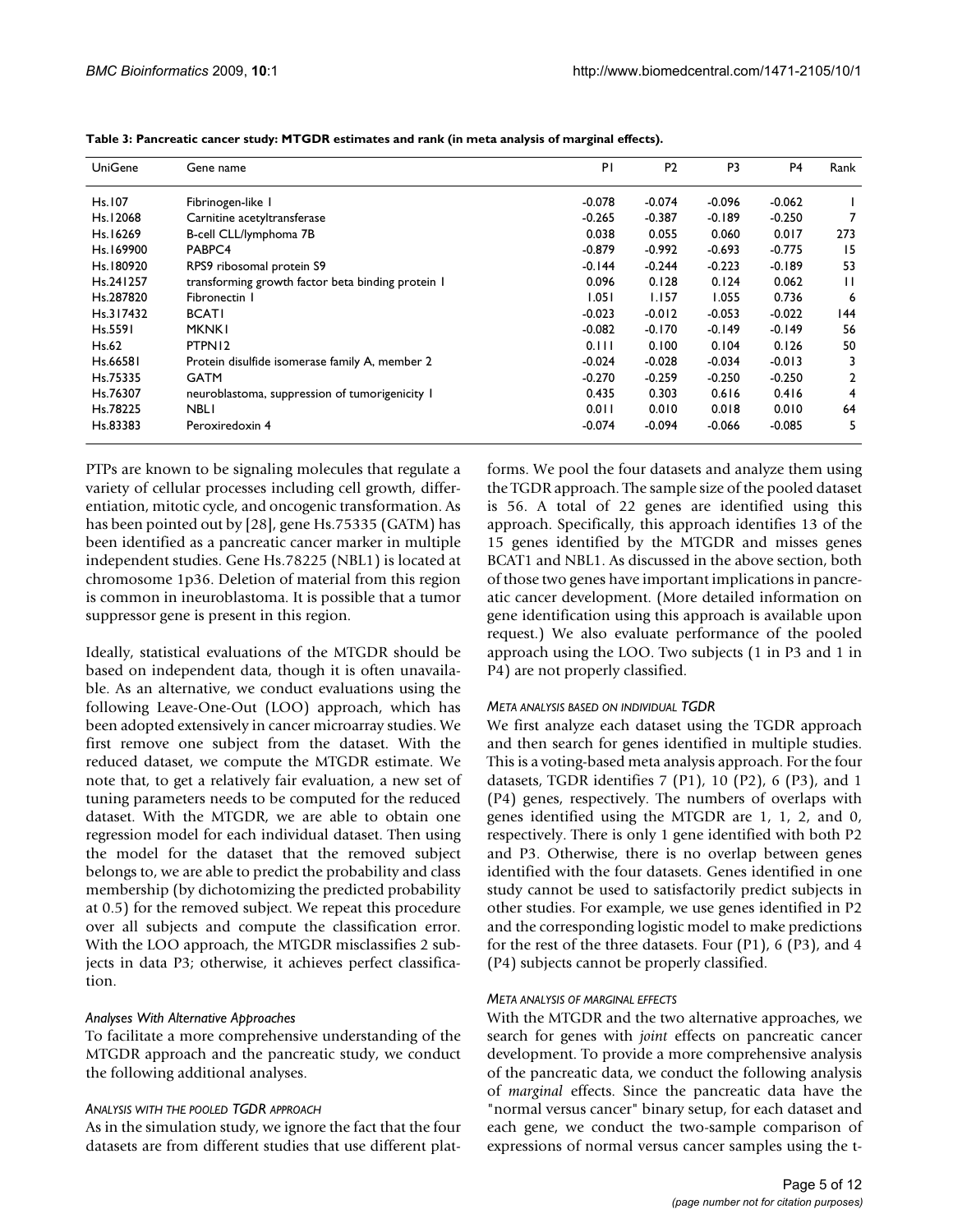test and compute the p-value. For each gene, we combine the p-values across four studies using the Fisher's approach [1]. We then rank genes using the p-values from the meta analysis. Genes with smaller combined p-values have smaller ranks. We note that this is the conventional meta analysis approach for data with binary outcomes. With this approach, we investigate the *marginal* associations between each individual genes and the cancer outcome. We show the ranks for the MTGDR-identified genes in Table 3. We can see that several MTGDR-identified genes have very low ranks. Specifically, genes with marginal ranks 1–7 are identified using the MTGDR. However, there are also MTGDR-identified genes with very high ranks. For example, genes Hs.317432, Hs.5591, and Hs.62 have ranks 144, 56, and 50, respectively. Our analysis suggests that meta analysis and identification of genes with joint effects cannot be replaced with meta analysis of marginal effects.

# *Liver cancer study*

#### *Data*

Gene expression profiling studies have been conducted on hepatocellular carcinoma (HCC), which is among the leading causes of cancer deaths in the world. We conduct meta analysis using the four liver cancer microarray datasets described in [2]. Detailed data information is provided in Table 4, where the four datasets are referred to as D1–D4, respectively. The four datasets were generated in three different hospitals in South Korea. Although the studies were conducted in a controlled setting, Choi et al. [2] "failed to directly merge the data even after normalization of each dataset."

In studies D1–D3, expressions of 10336 genes were measured. In study D4, expressions of 9984 genes were measured. We focus on the 9984 genes measured in all four studies. For each dataset, the within-print-tip-group normalization is first carried out. We then process the data as follows:

# (1) Un-supervised screening:

(1.1) if a gene has more than 30% of missingness in any dataset, it is removed from downstream analysis. In total, 3122 out of 9984 genes pass this screening.

(1.2) if a subject has more than 30% missing expressions for the 3122 genes, then this subject is removed. Eight subjects are removed, leading to an effective sample size of 125. We show the number of subjects actually used in the analysis in Table 4.

(2) For each dataset, we fill in missing expression values with medians across samples.

(3) Supervised screening: for each dataset, we compute the two-sample t-statistic for each gene. We then assign a rank to each gene based on the t-statistic. The overall rank for one gene is defined as the sum of ranks across all four datasets. One thousand genes with the lowest ranks are selected for downstream analysis. This rank-based screening shares similar spirits as the one in [11].

(4) For each dataset, we normalize each gene expression to have zero mean and unit variance.

Gene screening is conducted to exclude genes which are very unlikely to be cancer-associated. Similar procedures have been adopted in [20] and others.

# *MTGDR analysis*

We employ the MTGDR approach with optimal tuning parameters selected using the 3-fold cross validation. Thirty-four genes are identified as being associated with the risk of developing liver cancer. We provide information and corresponding estimates for identified genes in Table 5. We draw similar conclusions from Table 5 as from Table 3. We note that, for a very small number of genes, the signs of the four estimates are different. For example, for gene 15.4.E1/Rab9 effector p40, three out of four estimated coefficients are positive, and one is negative. The negative coefficient has a small absolute value and can be caused by random variations. Different signs may suggest conflicting biological conclusions. Without having access to the original experimental setup or a gold standard, we are unable to make further explanations of the conflicting signs. Although those genes have been identified with the MTGDR, they should be interpreted with extreme caution because of those conflicting signs.

| Dataset                | DΙ                                 | D <sub>2</sub>                 | D3                             | D <sub>4</sub>               |
|------------------------|------------------------------------|--------------------------------|--------------------------------|------------------------------|
| Experimenter           | Hospital A                         | Hospital B                     | Hospital C                     | Hospital C                   |
| $#$ tumor              | 16 (14)                            | 23                             | 29                             | 12(10)                       |
| $#$ normal             | 16(14)                             | 23                             |                                | 9(7)                         |
| Chip type<br>(Cy5:Cy3) | cDNA(Ver.1)<br>sample:normal liver | cDNA(Ver.1)<br>sample:placenta | cDNA(Ver.1)<br>sample:placenta | cDNA(Ver.2)<br>sample:sample |

#### **Table 4: Liver cancer study: Data Information.**

Tumor: number of tumor samples. Normal: number of normal samples. Numbers in the "()" are the number of subjects used in the analysis. Ver. 2 chips have different spot locations from Ver. 1 chips.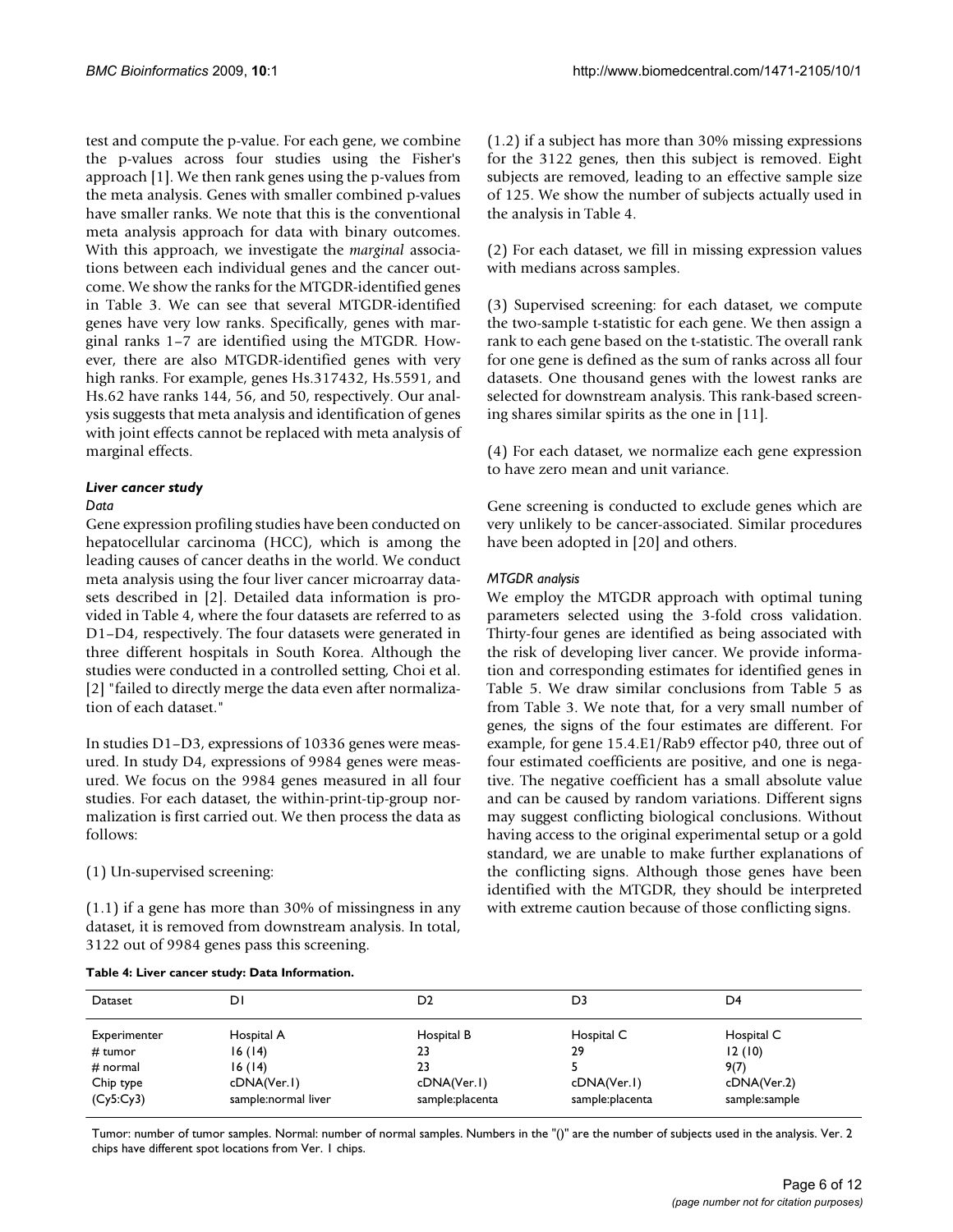| Table 5: Liver cancer datasets: MTGDR estimates and rank (in meta analysis of marginal effects) |  |
|-------------------------------------------------------------------------------------------------|--|
|-------------------------------------------------------------------------------------------------|--|

| Gene Information                                          | DI       | D <sub>2</sub> | D <sub>3</sub> | D <sub>4</sub> | Rank |
|-----------------------------------------------------------|----------|----------------|----------------|----------------|------|
| 1.2.F.7/noseq/                                            | $-0.076$ | $-0.100$       | $-0.078$       | $-0.035$       | 340  |
| 1.3.A.8/clone MGC:5207 IMAGE:2901089                      | 0.147    | 0.199          | 0.030          | 0.054          | 151  |
| 10.1.B.9/cDNA FL 20844 fis, clone ADKA01904               | $-0.020$ | $-0.016$       | $-0.002$       | $-0.002$       | 556  |
| 11.3.F.6/noseq/                                           | $-0.275$ | $-0.519$       | $-0.225$       | $-0.170$       | 259  |
| 15.1.G.7/Cyt19 protein (Cyt19), mRNA                      | 0.023    | 0.019          | $-0.001$       | 0.009          | 44   |
| 15.2.D.10/EST387826 cDNA                                  | $-0.041$ | $-0.031$       | $-0.003$       | $-0.015$       | 17   |
| 15.3.E.9/hypothetical protein MGC11287                    | 0.016    | 0.034          | 0.015          | 0.014          | 3    |
| 15.4.E.1/Rab9 effector p40 (RAB9P40), mRNA                | 0.166    | 0.243          | $-0.012$       | 0.083          | 315  |
| 17.2.B.11/ATPase, H+ transporting, lysosomal 9 kD         | 0.145    | 0.258          | 0.108          | 0.020          | 110  |
| 18.3.F.6/nomatch/                                         | 0.072    | 0.073          | 0.070          | 0.045          | 501  |
| 19.1.G.5/Ras association (RaIGDS/                         | 0.168    | 0.176          | $-0.036$       | 0.042          | 472  |
| 2.2.E. I l/triosephosphate isomerase I (TPII), mRNA       | 0.012    | 0.012          | 0.004          | 0.011          | 59   |
| 2.2.G.10/UDP-glucose pyrophosphorylase 2 (UGP2)           | $-0.296$ | $-0.274$       | $-0.043$       | $-0.178$       | 126  |
| 21.3.A.4/noseg/                                           | 0.016    | 0.011          | 0.002          | 0.001          | 723  |
| 23.3.H.1/thioredoxin-like, 32 kD (TXNL)                   | 0.285    | 0.226          | 0.066          | 0.033          | 252  |
| 25.2.A.5/noseg/                                           | 0.016    | 0.014          | 0.001          | 0.009          | 974  |
| 26.2.D.2/adipose differentiation-related protein (ADFP)   | $-0.169$ | $-0.114$       | $-0.219$       | $-0.118$       | 12   |
| 26.4.B.5/Human zyxin related protein ZRP-1 mRNA           | 0.161    | 0.127          | 0.042          | 0.070          | 118  |
| 3.2.E.10/Human G protein-coupled receptor V28 mRNA        | $-0.707$ | $-0.589$       | $-0.359$       | $-0.375$       | 88   |
| 4.1.D.1/multiple endocrine neoplasia I (MENI), mRNA       | $-0.086$ | $-0.075$       | $-0.130$       | $-0.090$       | 22   |
| 4.2.H.5/solute carrier family 22, member 1                | $-0.014$ | $-0.120$       | $-0.144$       | $-0.092$       | 38   |
| 4.3.C.I/noseg/                                            | $-0.058$ | $-0.020$       | $-0.008$       | 0.007          | 123  |
| 4.4.B.9/noseg/                                            | $-0.438$ | $-0.670$       | $-0.460$       | $-0.502$       | 3    |
| 5.1.A.9/noseg/                                            | $-0.001$ | $-0.007$       | $-0.002$       | $-0.001$       | 136  |
| 5.1.D.1/malate dehydrogenase 2, NAD (mitochondrial)       | 0.135    | 0.043          | 0.063          | 0.060          | 214  |
| 6.2.E.3/tubulin, beta polypeptide (TUBB), mRNA/           | 0.024    | 0.012          | 0.004          | 0.011          | 33   |
| 6.3.B.3/noseq/                                            | 0.104    | 0.104          | $-0.023$       | 0.015          | 46   |
| 6.4.D.11/non-metastatic cells 2, protein expressed NME2   | 0.053    | 0.072          | 0.020          | 0.025          | 61   |
| 6.4.F.5/H2A histone family, member Z (H2AFZ), mRNA        | 0.047    | 0.062          | $-0.001$       | 0.042          | 429  |
| 7.3.A.5/nomatch/                                          | $-0.329$ | $-0.432$       | $-0.297$       | $-0.222$       | 36   |
| 7.3.G.9/guanine nucleotide binding protein, q polypeptide | 0.073    | 0.019          | 0.049          | 0.029          | 153  |
| 8.2.B.11/cystatin B (stefin B) (CSTB), mRNA               | 0.040    | 0.112          | 0.051          | 0.046          | 884  |
| 8.2.D.8/RNA helicase-related protein (RNAHP), mRNA        | $-0.739$ | $-1.369$       | $-1.002$       | $-1.140$       |      |
| 8.3.A.7/proline-rich Gla polypeptide 2                    | $-0.001$ | $-0.019$       | $-0.024$       | $-0.026$       | 37   |

We search public databases for independent evidence of associations between identified genes and liver cancer development. Among the identified genes, gene KIAA0406 is one that constitutes the predictor of PI3 kinase activation. The PI3 kinase signaling pathway is emerging as a promising therapeutic target in a number of cancers as well as inflammation and heart diseases. It has been found in a rat experiment that the mRNA and protein levels of Cyt19 are higher in the liver than in other tissues. Gene Rab9 belongs to the RAS oncogene family, which is activated in multiple cancers. ATPases are a class of enzymes that catalyze the decomposition of adenosine triphosphate (ATP) into adenosine diphosphate (ADP) and a free phosphate ion. This dephosphorylation reaction releases energy, which the enzyme (in most cases) harnesses to drive other chemical reactions that would not otherwise occur. RalGDS is an oncogene and can induce transformation and gene expression by activating Ras, Ral, and Rho mediated pathways. The combination of TPI and an antitumor nucleoside, FTD, not only enhances the

antitumor efficacy and decreases the toxicity of FTD, but it also suppresses TP-induced angiogenesis. Protein encoded by ADFP is a major constituent of the globule surface. Increases in mRNA levels are one of the earliest indications of adipocyte differentiation. The Human G protein-coupled receptor has been found expressed in lung, heart, and lymphoid tumor tissues. MEN-1 is a cancer predisposition gene and has been found to be activated in pancreatic, ovarian, and male breast cancers. Polyspecific organic cation transporters in the liver, kidney, intestine, and other organs are critical for the elimination of many endogenous small organic cations as well as a wide array of drugs and environmental toxins. Gene SLC22A1 is one of three similar cation transporter genes located in a cluster on chromosome 6. Mutations of gene TUBB have been found in breast and non-small cell lung cancers. Gene H2AFZ encodes a replication-independent member of the histone H2A family that is distinct from other members of the family. Studies in mice have shown that this particular histone is required for embryonic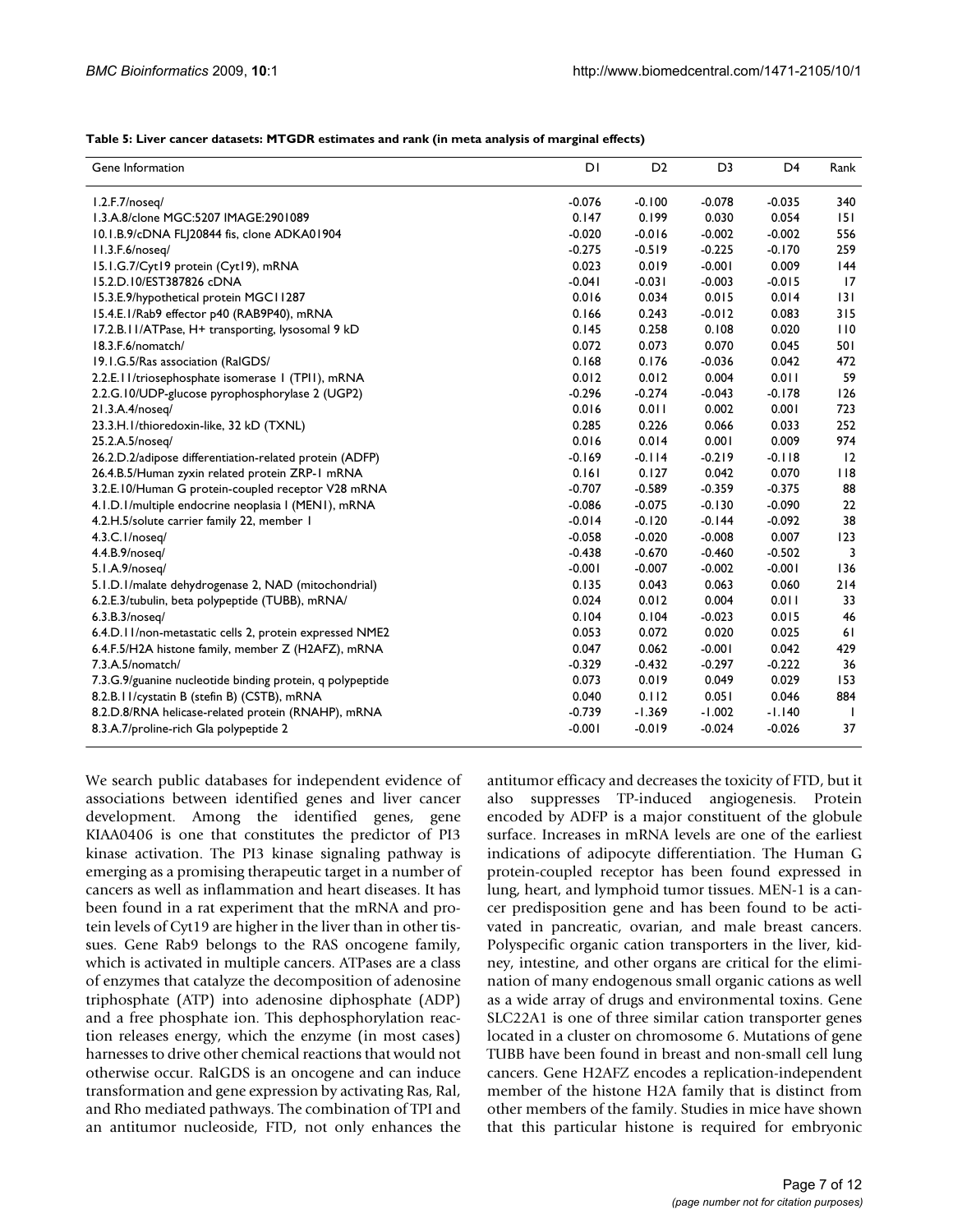development and revealed that the lack of functional histone H2A can lead to embryonic lethality. This gene encodes a member of the Asp-Glu-Ala-Asp (DEAD) box protein family. Members of this family are believed to be involved in embryogenesis, spermatogenesis, and cellular growth and division.

We conduct statistical evaluations using the LOO approach described above. The MTGDR misclassifies 6  $(D1)$ , 8  $(D2)$ , 4  $(D3)$ , and 2  $(D4)$  subjects, respectively, which leads to an overall classification error of 0.16. We note that, supervised screening has been conducted prior to analysis. To make a fair evaluation, in the LOO procedure, we carry out the supervised screening for each reduced data (with one subject removed) separately. The possibility of overly optimistic evaluation can be minimized.

#### *Analyses with alternative approaches*

As for the pancreatic study, we conduct the following analyses using alternative approaches.

# *ANALYSIS WITH THE POOLED TGDR APPROACH*

We pool the four datasets, which have a combined sample size of 125, and analyze with the TGDR approach. This pooled approach identifies 24 out of the 34 genes identified by the MTGDR, misses 10, and identifies 10 extra genes not identified by the MTGDR. (Detailed information on gene identification using this approach is available upon request.) We also evaluate the performance of this pooled approach using the LOO. Six (D1), 13 (D2), 11 (D3), and 6 (D4) subjects are not properly classified, which leads to an overall classification error of 0.29.

# *META ANALYSIS BASED ON INDIVIDUAL TGDR*

We analyze each individual dataset using the TGDR approach and then search for overlaps of identified genes. For the four datasets, the TGDR identifies 27 (D1), 10 (D2), 20 (D3), and 6 (D4) genes. The numbers of overlaps with genes identified using the MTGDR are 4, 4, 3, and 1. Among the identified genes, one is identified in three datasets, another one is identified in two datasets, and the remainder are identified in only one. Genes identified using one dataset cannot be used to make satisfactory predictions for other datasets. For example, when genes identified with D1 and the corresponding logistic regression model are used to predict subjects in the rest of the three datasets, 20 (D2), 8 (D3), and 6 (D4) subjects cannot be properly classified.

# *META ANALYSIS OF MARGINAL EFFECTS*

We conduct meta analysis of the marginal effects as described in the pancreatic cancer study. In Table 5, we show the marginal ranks of the MTGDR-identified genes. A few MTGDR-identified genes also have very strong marginal effects. Specifically, genes with marginal ranks 1 and 3 are identified with the MTGDR. On the other hand, there are several MTGDR-identified genes with very high marginal ranks.

# **Conclusion**

For many types of cancers, multiple microarray experiments have been independently conducted to search for genes associated with the same clinical outcomes. Early studies have suggested that genes identified from the analysis of a single cancer microarray dataset may have low reproducibility. Among the several possible causes are the small sample sizes and lack of statistical power. A cost effective solution is to pool multiple existing datasets with similar study designs and conduct meta analysis. The merits of meta analysis with cancer microarray data have been established in many early studies and summarized in [6]. In this article, we have developed a new gene selection method in the meta analysis of multiple cancer microarray data.

In terms of methodology, the MTGDR differs significantly from existing approaches. Compared to most existing meta analysis approaches, the MTGDR focuses on the selection of genes with joint effects on cancer and embeds gene selection in estimation. Thus, it can complement existing meta analysis of marginal effects and help to provide a more comprehensive description of the effects of genes. When compared to pooled analysis, the MTGDR allows for experiment-specific regression coefficients. Such a strategy shares similar spirits as the random effects approaches in conventional meta analysis. However, existing random effects approaches are designed for data with a small number of covariates and do not have builtin gene selection mechanisms. The MTGDR advances from such approaches by incorporating gene selection in modeling. It can automatically accommodate different experimental setups, especially different platforms. Compared to intensity approaches that seek for transformations of gene expressions, the MTGDR does not need be conducted on a case-by-case basis. In comparison to classic meta analysis approaches, the MTGDR pools and analyzes raw data instead of summary statistics and can be more informative. In addition, the MTGDR puts more emphasis on gene selection.

Our simulation studies suggest that the MTGDR outperforms the meta analysis approach based on an individual dataset gene selection method. More specifically, it is capable of identifying the same number or more of the true positives with a lower false positive rate. In addition, performance of the MTGDR is relatively insensitive to the increase of the number of genes. Analyses of pancreatic and liver cancer studies suggest that (a) the MTGDR is capable of identifying a small number of genes that show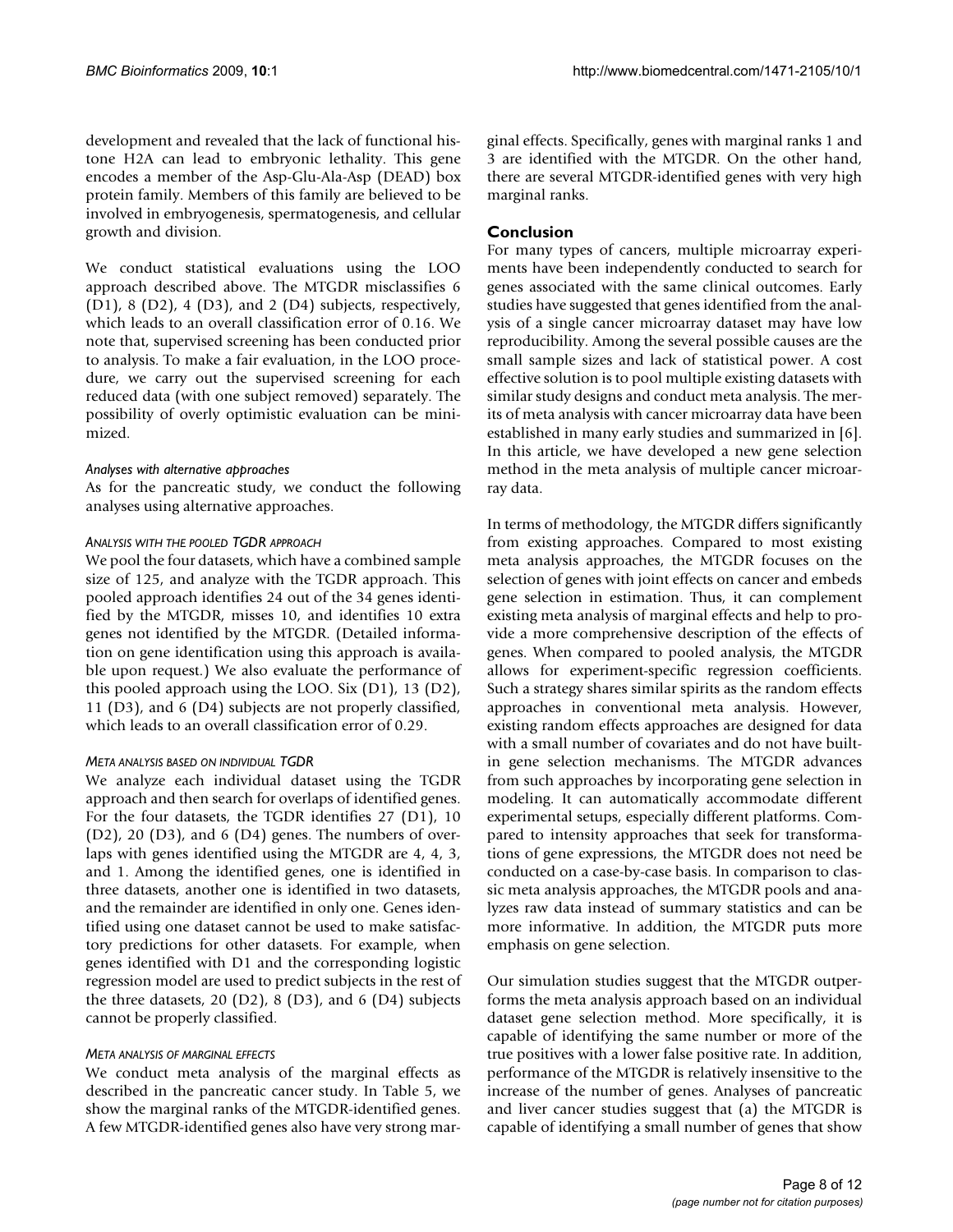relatively consistent effects on cancer outcomes across multiple studies; (b) many of the identified genes have been confirmed in independent studies. The LOO evaluation generates small classification errors; (c) the gene sets identified by the MTGDR can be considerably different from those identified by alternative approaches. Alternative approaches have inferior performance in terms of inconsistency of identified genes across multiple studies and larger classification errors; and (d) genes identified using the MTGDR may differ significantly from genes with low ranks in the meta analysis of marginal effects.

Despite its significant advancements over existing approaches, our study may have the following limitations. First, in the analysis of the liver data, inconsistent signs for a small number of genes are observed. Such inconsistency is not observed in the pancreatic data analysis or the simulation. It is possible to modify the MTGDR algorithm and force the signs to be the same across multiple studies. For example, for a specific gene, suppose that one gradient is small and negative, and the other three gradients are large and positive. We can add an additional thresholding and set the negative gradient to be zero. We choose to allow inconsistent signs, which may help raise an alarm on the comparability of data and the applicability of the proposed approach when such inconsistency is observed. Second, in our data analysis, we are able to provide partial interpretations of the identified genes. Many of these have been confirmed in independent studies. However, for the liver cancer data, detailed information on several identified genes is not available. Since the focus of this study is to develop a new meta analysis approach, we do not further pursue the biological implications of the analysis results. Third, in the analysis, we evaluate the performance of the MTGDR using the LOO approach. With properly utilized cross validation, the evaluation and comparison with other approaches are expected to be reasonably fair. In standard logistic regression analysis, when the sample size is much larger than the number of genes, there are several other ways of evaluating the fitted model and selected covariates. For example, p-values and *R*2 can be computed. However, we note that the validity of those evaluation criterions is established under the "sample size >> number of covariates" setting and is not applicable to the microarray data, where the number of genes is much larger than the sample size. To our best knowledge, there is still no consensus on evaluation methods with cancer microarray meta analysis.

# **Methods**

# *Data and model*

For simplicity of notation, we assume that the same set of *d* genes are measured in all *M* different experiments with *M* > 1. When different sets of genes are measured in different experiments, the MTGDR is still applicable by setting the expressions of missing genes as zero. Note that meta analysis can be less powerful when the number of genes measured in all studies decreases. For  $1 \le m \le M$ , let  $Y^m$ denote the clinical outcomes and *Zm* denote the gene expressions in the *m*th experiment. For each experiment, we assume a regression model  $Y_m \sim \varphi(Z^{m} \cdot \beta^n)$ , where  $\beta^n$  is the regression coefficient, *Zm*' denotes the transpose of *Zm*, and  $\varphi$  is the known link function. By considering the joint modeling of multiple genes, we are able to account for the joint effects of genes on the clinical outcomes.

We assume the same link function  $\varphi$  across different experiments. This assumption has generally been made in meta analysis. However, we allow for different regression cofficients β*<sup>m</sup>*and, hence, different models under different experiments. Such a strategy has been motivated by the fixed effect models in meta analysis [10]. The rationale is that a one unit gene expression change in experiment 1 (say, for example, a cDNA study) may not be equivalent to a one unit change in experiment 2 (say, for example, an Affymetrix study). The regression coefficients, which measure the strength of associations, should be allowed to differ.

We choose data with binary outcomes to describe the proposed MTGDR. We note that this method is also applicable to other types of cancer clinical outcomes, as long as statistical models and objective functions can be properly defined. For experiment *m* and binary outcome, *Ym* = 1 and *Ym* = 0 may denote the presence and absence of cancer or two different cancer stages, respectively. We assume the commonly used logistic regression model, which postulates that the logit of the conditional probability  $logit(P(Y^m = 1|Z^m)) = \alpha^m + Z^{m^1} \beta^n$ , where  $\alpha^m$  is the unknown intercept.

Suppose that there are  $n<sub>m</sub>$  iid observations in experiment *m*. The log-likelihood is:

$$
R^{m}(\mathbf{m}, \mathbf{m} = \sum_{j=1}^{n_{m}} Y_{j}^{m} \log \left( \frac{\exp(-m_{+} \ m' Z_{j}^{m})}{1 + \exp(-m_{+} \ m' Z_{j}^{m})} \right) + (1 - Y_{j}^{m}) \log \left( \frac{1}{1 + \exp(-m_{+} \ m' Z_{j}^{m})} \right).
$$

Since the intercept  $\alpha^m$  is usually of little interest, for simplicity, we rewrite  $R^m(\alpha^m, \beta^m)$  as  $R^m(\beta^m)$ .

# *MTGDR method*

The MTGDR is a gene selection method. It embeds gene selection in the construction of regression models. Gene selection then amounts to identifying the nonzero components of the regression coefficients β*<sup>m</sup>*.

Under the present setup, it is natural to make the following assumptions: (S1) The sets of genes with nonzero coefficients (i.e., the identified cancer-associated genes) are the same across different experiments. Under meta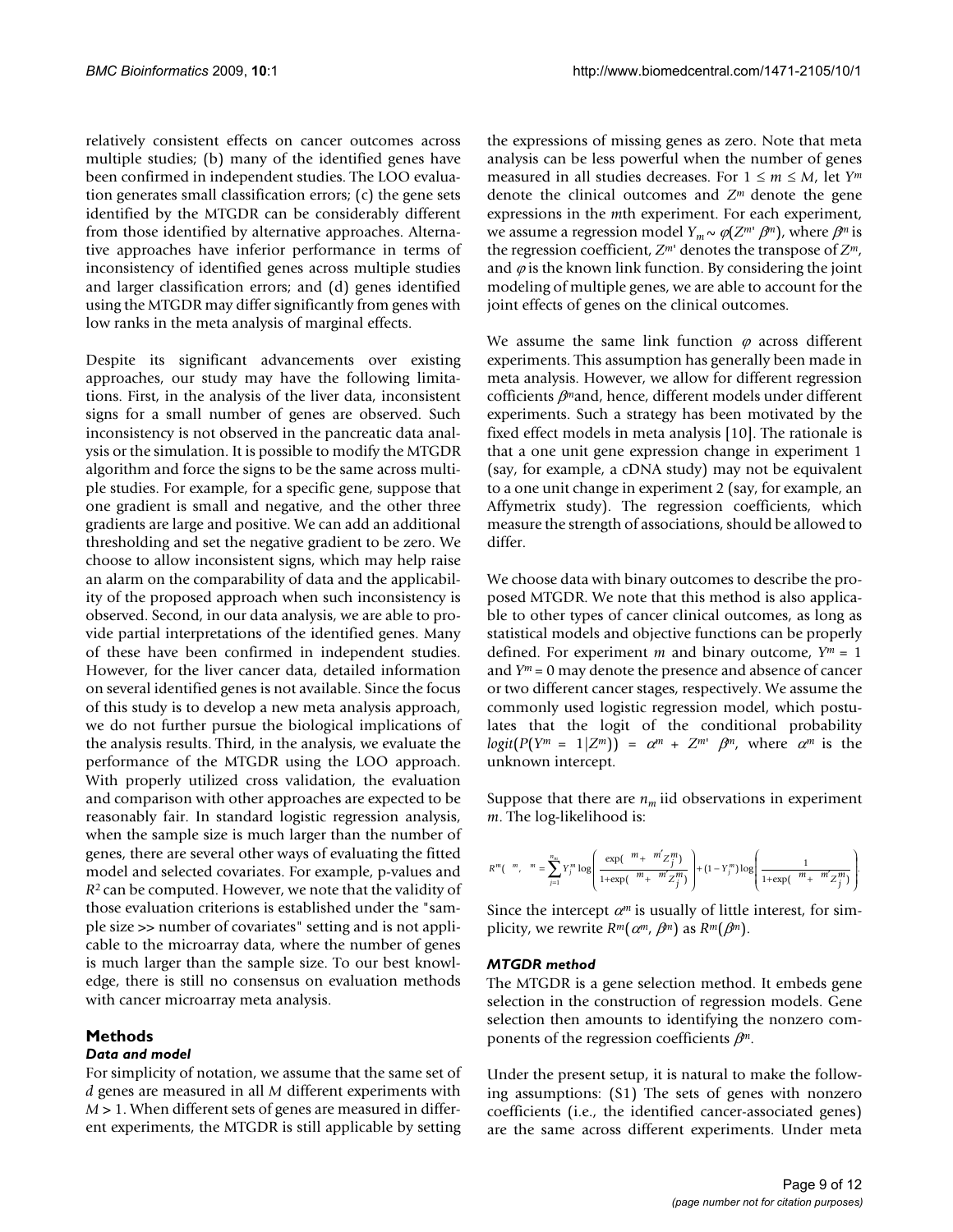

#### **Figure 1**

**Parameter paths as a function of** *k*. Dashed red line: simulated experiment 1; Dash-dotted blue line: simulated experiment 2; Solid black line: simulated experiment 3. Vertical lines: cross-validated *k*.

analysis, we expect certain comparability of multiple studies. Thus, although data generated under different experiments are not directly comparable, the biological conclusions should be comparable. In other words, we should conclude that the same sets of genes are associated with cancer across different experiments; (S2) Although similar logistic regression models are used to link genes with cancer outcomes in all experiments, the nonzero components of the regression coefficients  $\beta^n$  may be not equal across experiments. This assumption is due mainly to the concern of different experimental setups, especially platforms.

#### *Algorithm*

Let  $\beta = (\beta^1, ..., \beta^M)$  and  $R(\beta) = R^1(\beta^1) + ... + R^M(\beta^M)$ . Here  $β$  is a  $d \times M$  matrix. Let  $Δν$  be a small positive increment, as in ordinary gradient descent searching. In the implementation of this algorithm, we choose  $\Delta v = 10^{-3}$ . Let  $\beta^{n}(v)$  denote the parameter estimate of  $\beta^{n}$  corresponding to *ν*. Let  $0 \le \tau \le 1$  be a fixed threshold value. The MTGDR algorithm proceeds as follows.

1. Initialize  $\beta = 0$  (component-wise) and  $v = 0$ .

2. With current estimate  $\beta$ , compute the  $d \times M$  negative gradient matrix  $g(v) = -\frac{\partial R(\beta)}{\partial \beta}$ , where the  $(j, m)$  element of *g* is  $g_{j,m}$   $\left( \quad \right) = -\partial R^m \left( \quad \right)^m / \partial \left( \right)^m$ .

3. Compute the length *d* vector of meta gradient *G*, where the *j*<sup>th</sup> component of *G* is  $G_j$  ( ) =  $\sum_{m=1}^{M} g_{j,m}$  ( ).

4. Compute the meta threshold vector *F*(ν) of length *d*, where the *j<sup>th</sup>* component of *F*(*v*): *F<sub>j</sub>*(*v*) = *I*( $|G_j(v)| \ge \tau \times$  $max_l |G_l(v)|$ ) and *I* is the indicator function.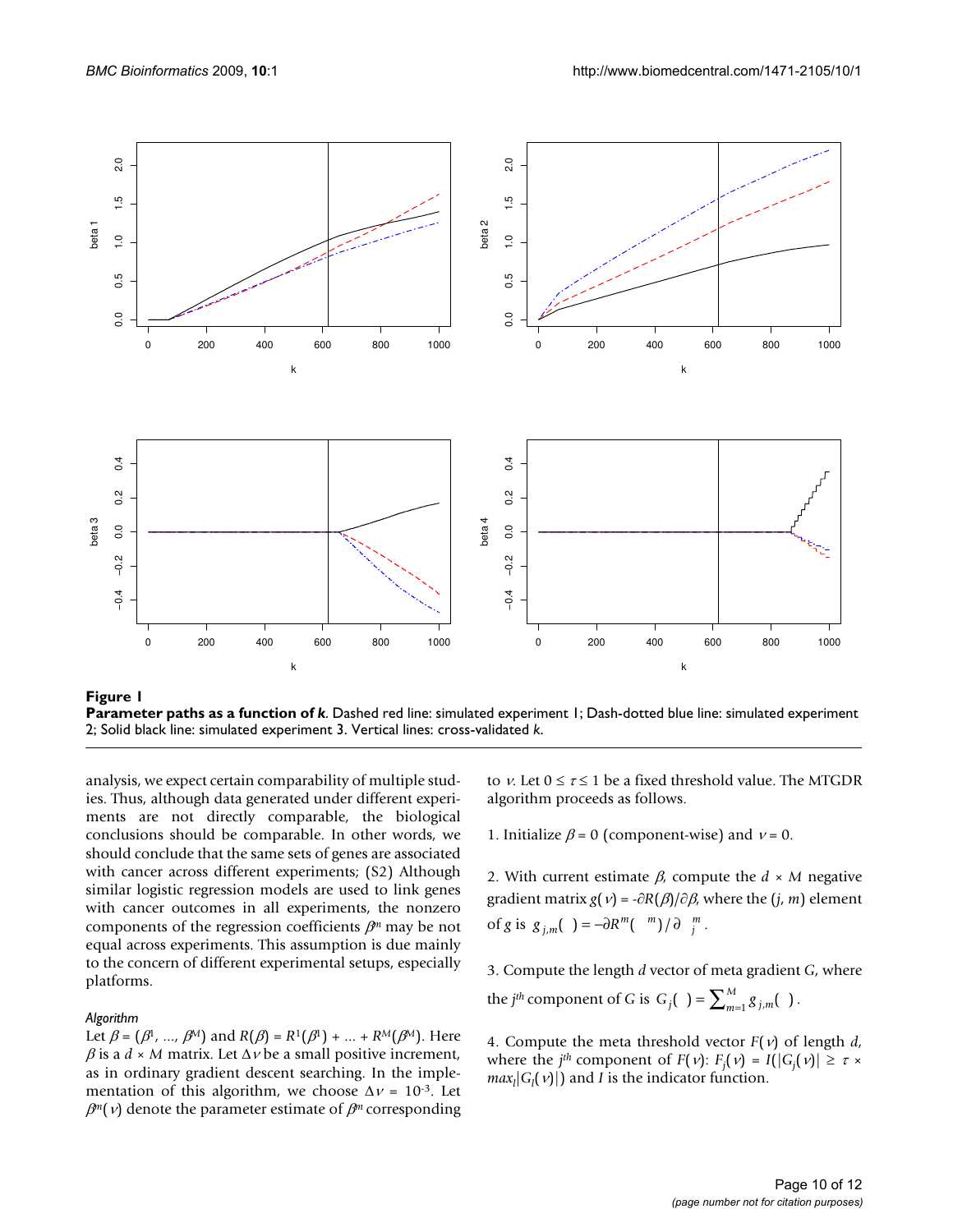5. Update the  $(j, m)$  element of  $\beta$ :  $\beta_{i,m}(v + \Delta v) = \beta_{i,m}(v)$ .  $\Delta v g_{i,m}(v) F(v)$  and update  $v$  by  $v + \Delta v$ .

6. Steps 2–5 are iterated *k* times, where *k* is determined by cross validation.

In Step 1, the MTGDR algorithm starts with the zero estimates (i.e., no gene is identified as cancer-associated). In Step 2, the gradients are computed for each individual dataset. Genes with stronger effects on cancer outcomes will have larger gradients. In Step 3, the meta gradient, which is defined as the sum across different experiments, is computed. It evaluates the overall effects of genes on cancer outcomes across multiple experiments. For example, consider that gene 1 shows only a large positive effect in experiment 1 and no effects in other experiments, whereas gene 2 shows moderate negative effects in all experiments. Then the sum of gradients for gene 2, which measures the overall effect across multiple experiments, may be larger than that for gene 1. Gene 2 is thus more likely to be selected since consistent effects are demonstrated across experiments. In Step 4, a meta threshold vector is computed. With this vector, when a gene is selected, it is selected in all models across multiple experiments. In Step 5, we update the MTGDR estimates for only those selected genes. In addition, by allowing for different gradients across multiple studies, the MTGDR allows for different estimates (and, hence, different models) for different experiments.

The tuning parameters  $\tau$  and  $k$  jointly determine the property of  $\beta$  and the property of gene selection. When  $\tau \approx 0$ ,  $\beta$ is dense even for small values of *k* (i.e, many genes are selected). When  $\tau \approx 1$ ,  $\beta$  is sparse for small *k* and remains so for a relatively large number of iterations. But it will become dense eventually. At the extreme, when  $\tau = 1$ , the MTGDR usually updates estimates for a single gene at each iteration, which is similar to the stage-wise approaches. When  $\tau$  is in the middle range, the characteristics of  $\beta$  are between those for  $\tau = 0$  and  $\tau = 1$ . For  $\tau \neq 0$ , gene selection can be achieved with cross-validated, finite *k* by having certain components of  $\beta$  exactly equal to zero.

As can be seen, the MTGDR involves only simple calculations and can be programmed with many existing software. In our study, research software has been developed using R and is available at [34].

The MTGDR has been partly motivated by the TGDR [35]. The two approaches share a similar thresholding scheme. However, the MTGDR differs significantly from the TGDR by analyzing multiple datasets. When analyzing a single dataset with the TGDR, the effect of a gene can be represented by a single number – its regression coefficient. However, when multiple datasets are present, the effect of a gene needs to be considered across multiple studies and represented with a vector of regression coefficients. Loosely speaking, the TGDR conducts the selection of individual coefficients, whereas the MTGDR conducts the selection of groups of coefficients. Although intuitively simple, extension from individual selection to group selection has been shown to be highly nontrivial.

#### *Tuning parameter selection*

We use the V-fold cross validation to select the optimal *k* and  $\tau$ . For  $\tau$  = 0,0.05, ..., 0.95,1, we search over *k* to maximize the V-fold cross validation objective function, which can be defined following [20]. With the V-fold cross validation, partial protection against over-fitting is also provided. In this study, we set  $V = 3$ , which is due mainly to the small sample size consideration.

# *A graphic demonstration*

We use the following numerical example to demonstrate the MTGDR parameter paths. For  $m = 1$ , 2 and 3, we generate data from  $logit(P(Y^m = 1 | Z^m) = \frac{m}{1}Z_1^m + \frac{m}{2}Z_2^m + \frac{m}{3}Z_3^m + \frac{m}{4}Z_4^m$ . In this simulated meta analysis, there are three independent experiments and four genes per experiment.  $Z_i^j$ s are generated independently and *N*(0,1) distributed. We set  $\beta$ <sup>1</sup> = (2.0, 2.0, 0,0),  $\beta$ <sup>2</sup> = (1.5, 1.5, 0,0) and  $\beta$ <sup>3</sup> = (1.0, 1.0, 0,0). In all three experiments, only the first two genes are associated with the binary outcomes, and their corresponding coefficients are different. We simulate 50 observations in each experiment.

The 3-fold cross validation select  $\tau$  = 1.0 and  $k$  = 620. We show in Figure 1 the parameter paths as a function of *k* for  $\tau$  = 1.0. Individual parameter paths are similar to the stage-wise paths. We can see that for any *k*, the estimated coefficients for one gene are either all zero or all nonzero across experiments. For a specific gene with nonzero coefficients, the estimated coefficients are different across experiments.

# **Authors' contributions**

Both authors were involved in the study design, data analysis and writing. SM wrote the R code for data analysis. Both authors read and approved the final manuscript.

#### **Acknowledgements**

This study has been supported by R01CA120988 and R03LM009828 from the NIH USA (SM and JH), and the CTSA award from Yale YCCI (SM). We would like to thank three referees for very insightful comments which have led to significant improvement of this article.

# **References**

1. Maynard A, Chalmers I: *Non-random Reflections on Health Services Research* London: BMJ Publishing Group; 1997.